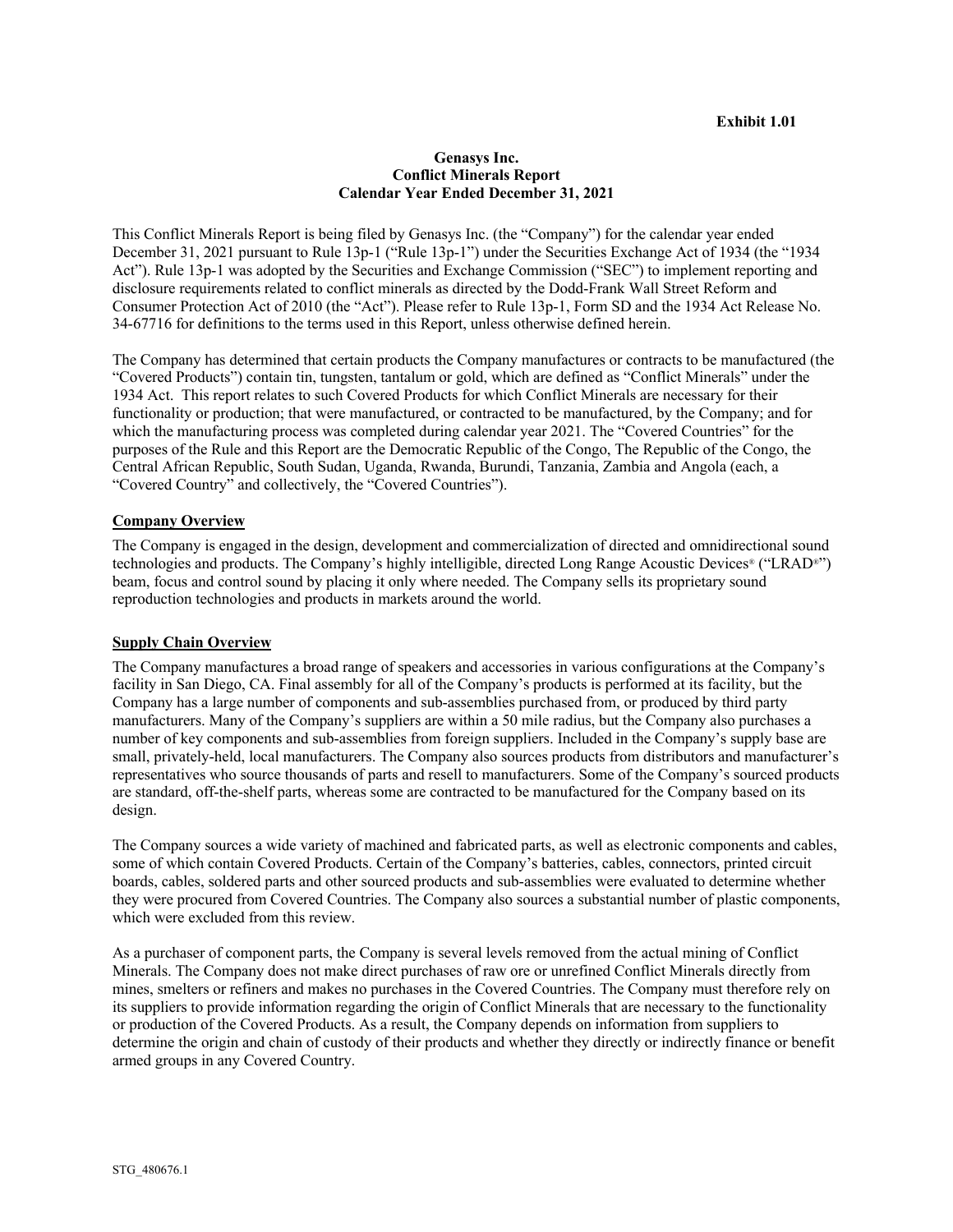### **Due Diligence Design**

Given the Company's position in the supply chain, the Company designed its due diligence to conform, in all relevant material respects, to the Organization for Economic Co-operation and Development ("OECD") Due Diligence Guidance for Responsible Supply Chains of Minerals from Conflict-Affected and High-Risk Areas (the "Framework") as it pertains to downstream companies. The Company believes the Framework is an internationally recognized due diligence framework and meets the requirements of the Rule.

*Reasonable Country of Origin Inquiry.* The Company conducted a reasonable country of origin inquiry ("RCOI") designed to determine whether any of the Conflict Minerals necessary to the functionality or production of its Covered Products originated in any of the Covered Countries. The scope of the Company's RCOI included (1) reviewing its products for incorporation of Conflict Minerals; (2) identifying direct suppliers of the component parts purchased by the Company that may contain Conflict Minerals; (3) soliciting from such suppliers information regarding the source of such products or of the Conflict Minerals incorporated into such component parts. To solicit this information, the Company has adopted the template developed by Electronic Industry Citizenship Coalition® ("EICC®") and The Global e-Sustainability Initiative ("GeSI"), known as the EICC-GeSI Conflict Minerals Reporting Template ("CMRT"); and (4) following up with suppliers who did not respond to the Company's request for information, and reviewing responses received from its suppliers and following up on incomplete or inaccurate responses. The Company relies upon its suppliers, as well as their suppliers throughout the supply chain to provide information on the origin of the Conflict Minerals contained in its components and materials supplied to it, including sources of Conflict Minerals that are supplied to them from sub-tier suppliers.

*Establish Strong Company Management Systems.* The Company is subject to Section 1502 and supports the goal of ending the violence and human rights violations in the DRC and adjoining countries. The Company is working with its employees, suppliers and customers to educate them on the use of conflict minerals that are sourced from this region and fund the activities that occur there. The Company has established an internal team to research its supply chain to continue to improve the quality of the information from its suppliers, and to determine the source of supplier materials when establishing new suppliers.

*Identify and Assess Risk in the Supply Chain.* In the 2021 survey, the Company continued to make efforts to enhance the survey collection rate and to do so by the submission due date. The Company examined and analyzed responses for inconsistencies and completeness to try to validate the information received. The Company utilized information available from secondary supplier and other websites to increase or confirm information provided.

*Strategy for Responding to Risks.* A risk management process has been adopted to evaluate the Company's suppliers periodically with respect to a number of criteria, including compliance with its Conflict Minerals Policy. If the Company identifies suppliers that use material or components from Covered Countries that are not conflict free, the Company will attempt to work with them to correct the situation. If they are unwilling or unable to commit to correct the situation, it is the Company's policy to cease doing business with them and to initiate a search for a new supplier.

*Independent Third Party Audit of Supply Chain Due Diligence*. The Company does not have a direct relationship with any smelters or refiners in its supply chain and, as a result, it currently does not perform any audits. It is the Company's intent to utilize resources available in the CFSI Conflict Free Smelter Program to utilize their third party audit process, as needed.

*Report on Supply Chain Due Diligence Annually*. The Company will file the Form SD along with this Conflict Minerals Report with the U.S. Securities and Exchange Commission and disclose it publicly through the Company's website (www.genasys.com/investors/governance/).

# **Findings**

The Company worked diligently with its direct and indirect supply chain to compile information in the course of conducting its RCOI. The Company surveyed approximately 90% of its metal parts suppliers. Over the past year, the number of responses, and the quality of the information provided has improved. Some suppliers are beginning to provide information at the part number level rather than overall supplier information, which has improved the quality of the information. Several of the Company's suppliers are small, local manufacturers who have difficulty conducting a RCOI with their suppliers and some responses were incomplete. For the year ended December 31,